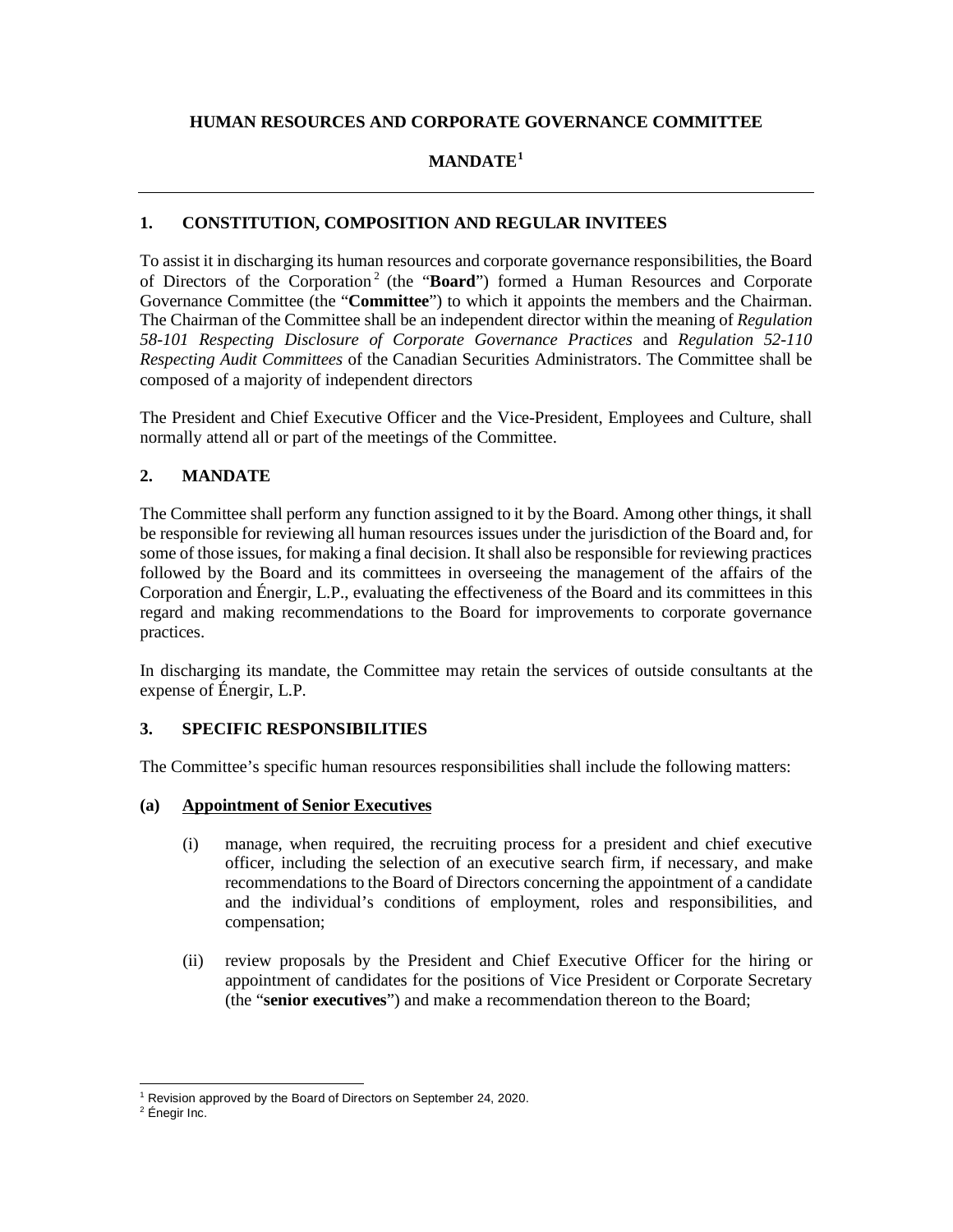- (iii) review any decision relating to the termination of employment and related conditions for the President and Chief Executive Officer and make its recommendations to the Board;
- (iv) review and decide on a request from a senior executive to sit on the board of directors of an unrelated profit-oriented corporation; and
- (v) on a yearly basis, review the representation of women in management and the impact of the steps taken towards achieving the objectives set forth by the Board, report to the Board and propose required ajustments, if any.

### **(b) Organizational Structure**

(i) review any significant change in the organizational structure proposed by the President and Chief Executive Officer and submit its comments along with its recommendation to the Board.

### **(c) Corporate Policies and Ad Hoc Decisions**

#### *Management's Aggregate Compensation*

- (i) for each fiscal year, review the corporate and personal objectives for the President and Chief Executive Officer as proposed by the latter and make its recommendation to the Board;
- (ii) for each fiscal year, review the objectives proposed by the President and Chief Executive Officer for management personnel, i.e. from Directors up to and including the President and Chief Executive Officer, and submit its comments and suggestions along with its recommendation to the Board;
- (iii) review and approve the performance evaluation policies and processes for senior executives and other management personnel;
- (iv) evaluate the effectiveness of the President and Chief Executive Officer based on the objectives set and expectations expressed by the Board;
- (v) review the report prepared by the President and Chief Executive Officer assessing the performance of the senior executives reporting to him based on the objectives set at the beginning of the fiscal year and the expectations communicated to them by the President and Chief Executive Officer;
- (vi) review (i) the global policy on management personnel compensation including the President and Chief Executive Officer's compensation as well as (ii) the effective proposed compensation for them, recommend any changes it considers necessary and make its recommendations to the Board. It shall normally retain the services of one or more compensation consultants and establish its/their mandate(s);
- (vii) based on the assessment of his /her performance, prepare and make a recommendation to the Board with respect to the incentive compensation, including the payment of any bonus, of the President and Chief Executive Officer;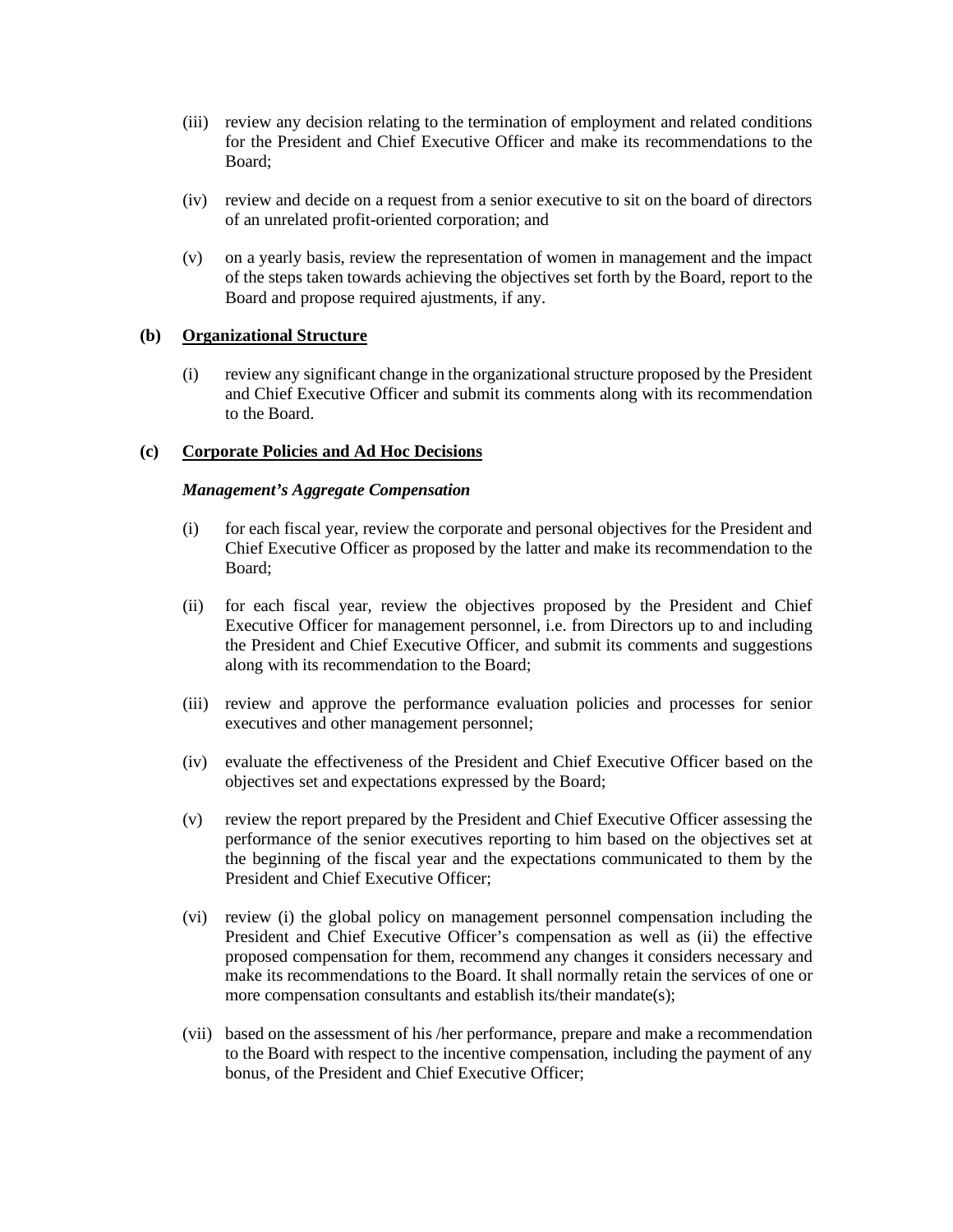- (viii) review the recommendations of the President and Chief Executive Officer with respect to the incentive compensation, including the payment of any bonus, of senior management personnel based on an evaluation of their performance;
- (ix) on a yearly basis, review and approve the compensation policy and the actual compensation for middle management and specialized personnel based on the recommendation of the President and Chief Executive Officer; and
- (x) review the employment benefit programs and get an annual report on their costs.

## *Compensation and Other Employment Conditions for Personnel Governed by a Collective Agreement*

(xi) review and approve collective bargaining mandates proposed by management in connection with the collective agreements.

### **(d) Pension Plans Management**

- (i) review and approve the pension plans of management personnel and employees governed by a collective agreement as well as matters relating to the utilization of any actuarial surplus and contribution holidays;
- (ii) review and approve draft amendments to the pension plans for management personnel and employees governed by a collective agreement;
- (iii) review, modify and approve any required document as an employer by the *Loi sur les régimes complémentaires de retraite* and the related regulations, including, without limitation, the Funding Policy;
- (iv) on the recommendation of the management, appoint Énergir, L.P.'s representatives to the pension committees, other than those appointed *ex oficio*, for a three-year mandate;<sup>([3](#page-2-0)</sup>and
- (iv) approve any change to the actuarial assumptions proposed by management's representatives and Énergir, L.P.'s actuaries.

## **(e) Succession Planning**

- (i) ensure there are adequate succession planning mechanisms for the position of President and Chief Executive Officer; and
- (ii) ensure the succession plan is updated annually and that there are programs in place for the development of senior management, particularly executive officers, and their successors.

#### **(f) Human Resources Management**

(i) ensure Énergir, L.P. complies with applicable labour laws and regulations; and

<span id="page-2-0"></span> $3$  Based on the rules in Énergir, L.P.'s pension plans for management personnel and employees governed by a collective agreement.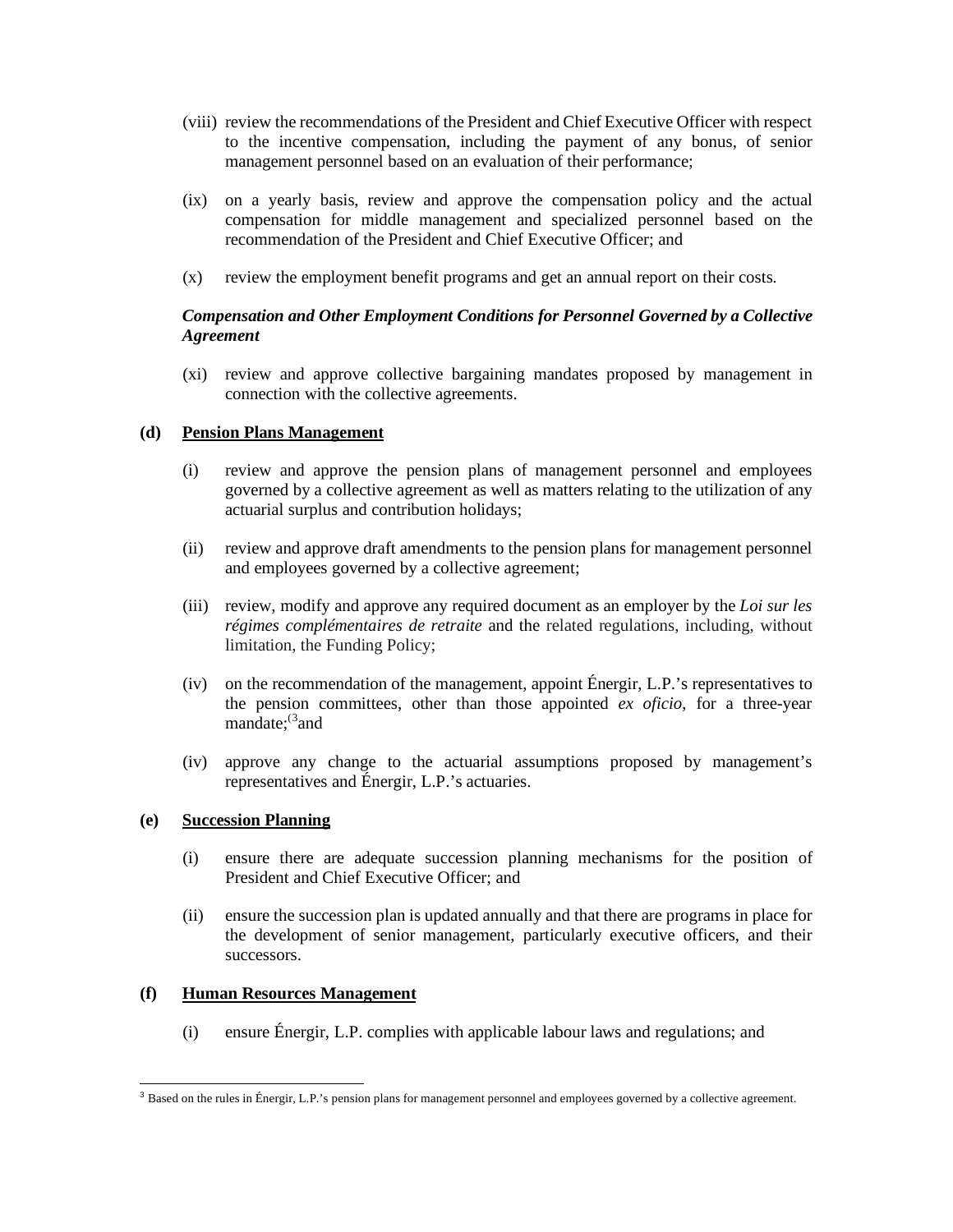(ii) review the human resources management orientations.

The Committee's corporate governance responsibilities shall include the following:

#### **(g) Corporate Governance**

- (i) determine the Corporation's approach to corporate governance practices and the implementation mechanisms thereof, including the adoption of corporate policies by the Board, ensure such practices are implemented, update such policy in collaboration with the President and Chief Executive Officer and the Corporate Secretary, and ensure that the governance information  $4$  to be included in the Corporation's Annual Information Forms or any other communication of Énergir, L.P. or the Corporation is prepared and submit its recommendations to the Board;
- (ii) review from time to time with the President and Chief Executive Officer and the Corporate Secretary the mandates of the Board and its committees and submit its recommendations to the Board;
- (iii) review and evaluate on a periodic basis the effectiveness of management's corporate governance practices, discuss it with the President and Chief Executive Officer and the Corporate Secretary and report thereon to the Board;
- (iv) periodically review related-party transactions, in particular with respect to the shareholders of Noverco Inc. ("**Noverco**") and their subsidiaries;
- (v) oversee and manage actual or potential conflicts of interest of management, Directors and Noverco and its shareholders;
- (vi) obtain, annually and as necessary, a report on the independence of each Director within the meaning of *Regulation 58-101 Respecting Disclosure of Corporate Governance Practices* and *Regulation 52-110 Respecting Audit Committees*;
- (vii) periodically obtain a report on the administration of the*Community Investment Policy;*
- (viii) periodically obtain a report on the disclosure of outside positions and interests;
- (ix) address any concern expressed by one or more Directors concerning corporate governance practices;
- (x) review and revise its mandate and submit its recommendations to the Board;
- (xi) review and revise, in collaboration with the various committees, their mandates and submit its recommendations to the Board; and
- (xii) prepare an annual work plan that it shall revise during the year if necessary.

<span id="page-3-0"></span><sup>4</sup> Except the governance information of the Climate Report.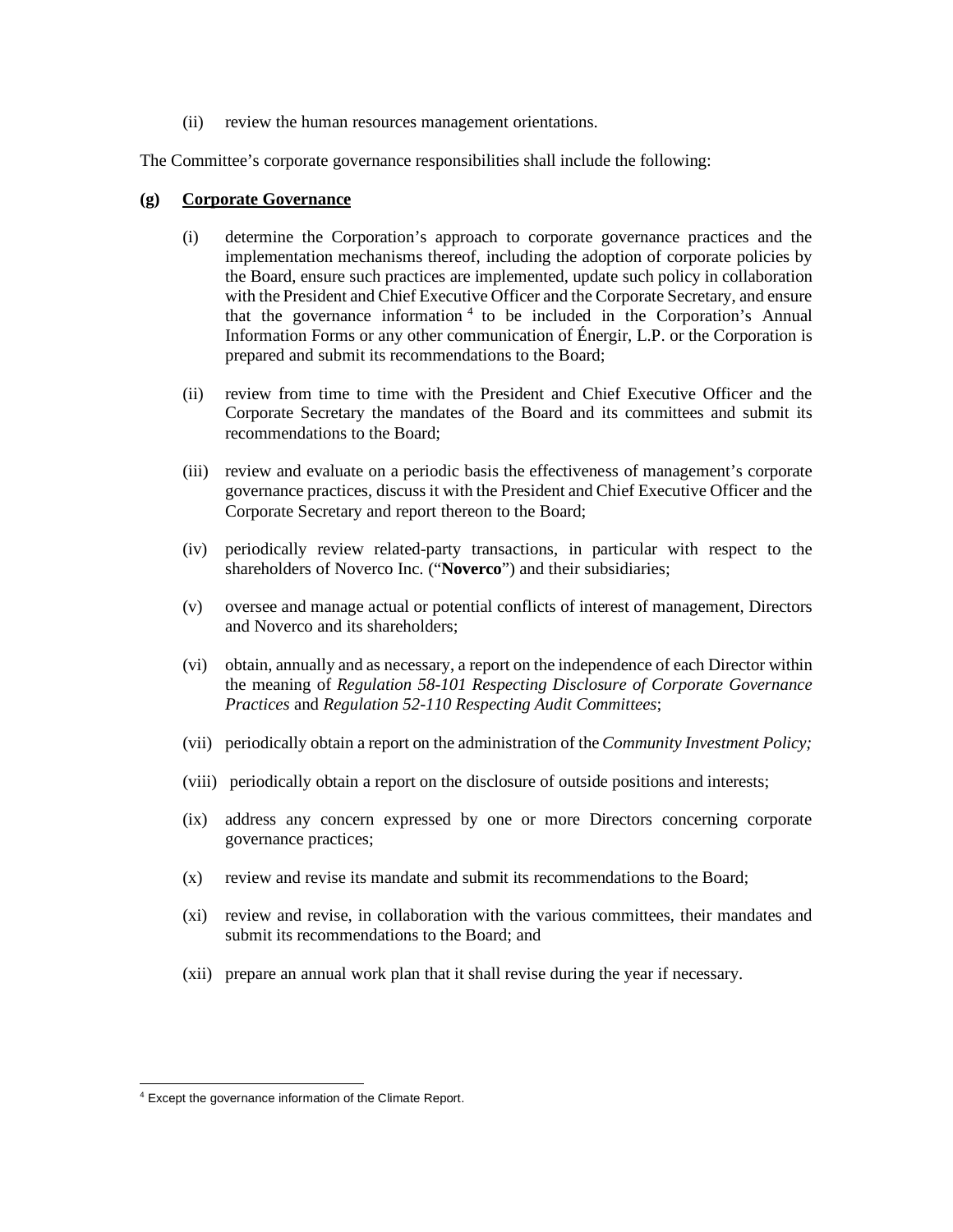### **(h) Composition of the Board and its Committees and Directors' compensation**

- (i) prepare a list of the criteria to be considered in selecting new Director candidates, in compliance with the *Guidelines for Recruiting and Renewving Directors of Énergir Inc.*;
- (ii) propose to the Board, for recommendation to Noverco, the sole Shareholder of the Corporation, the number of members to the Board and the number of Directors who are not related to Noverco;
- (iii) review for recommendation to the Board the candidate proposed by Noverco to replace a Director who is related to Noverco or the candidate proposed by the Chairman of the Board to replace a Director who is not related to Noverco;
- (iv) recommend to the Board the names of the Directors who will sit on the committees of the Board as well as the names of the Directors who will chair the committees;
- (v) recommend to the Board the compensation of its members, committee members, committee Chairmen and the Chairman of the Board; and
- (vi) on a yearly basis, review the representation of women on the Board and the impact of the steps taken towards achieving the objectives set forth by the Board, report to the Board and propose required ajustments, if any.

### **(i) Evaluation of Effectiveness**

- (i) determine the approach to be followed for evaluating the effectiveness of the Board, its Committees and its Chairman and the factors to be considered in evaluating the Board and each of its members, its committees and their members and the Chairman of the Board;
- (ii) evaluate and review its effectiveness and the effectiveness of its Chairman and report thereon to the Board;
- (iii) review the evaluation of the effectiveness of the Board and its members, its Chairman, the other committees and their members and Chairmen and report thereon to the Board; and
- (iv) review from time to time matters addressed by the Board and the Committees, the quality of the documentation provided, the organization and the frequency of meetings, the quality of follow-up of decisions by management as well as the methods and the quality of the communications between the Directors and management.

## **(j) Orientation and Training**

(i) develop, update and evaluate the effectiveness of the initial and continuing education for the members of the Board to familiarize them with their role, the Corporation and Énergir, L.P., their activities, their subsidiaries, their financial condition and results and the strategic plan of Énergir, L.P., its facilities, its business plans, its budgets, its projects, its issues and any other useful or relevant matter.